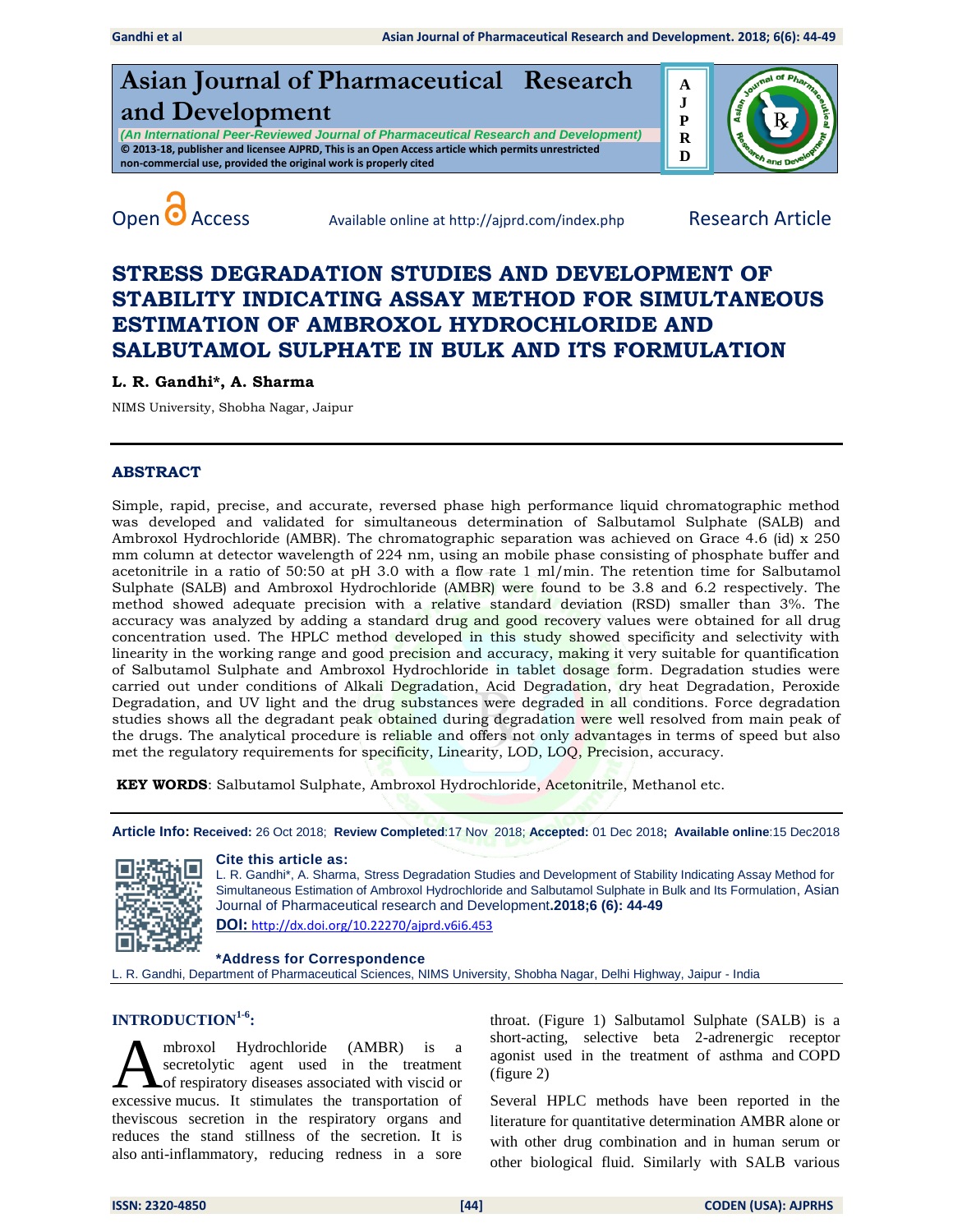methods were reported $^{9-15}$ . The object of the present work was to develop and validate a simple, economic, rapid, precise, isocratic method with good sensitivity for simultaneous determination of AMBR and SALB in accordance with ICH guideline. Degradation studies were carried out under conditions of Alkali Degradation, Acid Degradation, Dry Heat Degradation,



Figure 1: Ambroxol Hydrochloride Figure 2: Salbutamol Sulphate

## **MATERIALS AND METHODS**

### **Chemical, Reagents and Solution**

AMBR and SALB gift sample from Leben Lab.Pvt. Akola, India the formulation of this drug is buy from local market i.e. Salmucolite tablet. HPLC grade Methanol, Acetonitrile and Water from Loba chemical.

The stock standard solutions of AMBR and SALB were freshly prepared by dissolving 10 mg of each drug in 10 Peroxide Degradation, and UV light and the drug substances were degraded in all conditions<sup>7</sup>. Force degradation studies shows all the degradant peak obtained during degradation were well resolved from main peak of the drugs. The propose method was successfully applied for quality control during manufacture of product.



ml Methanol. The stock standard solutions were further diluted with Methanol to obtain a concentration of  $50\mu g/ml$  of both AMBR and SALB. The  $\lambda$ max was determined on Shimadzu UV-Visible spectrophotometer (Model UV-1601) in the range 200- 400 nm using Methanol as blank. The solution of mixture exhibited maxima at about 224 nm.



Figure 5: Overlain spectra of SALB & AMBR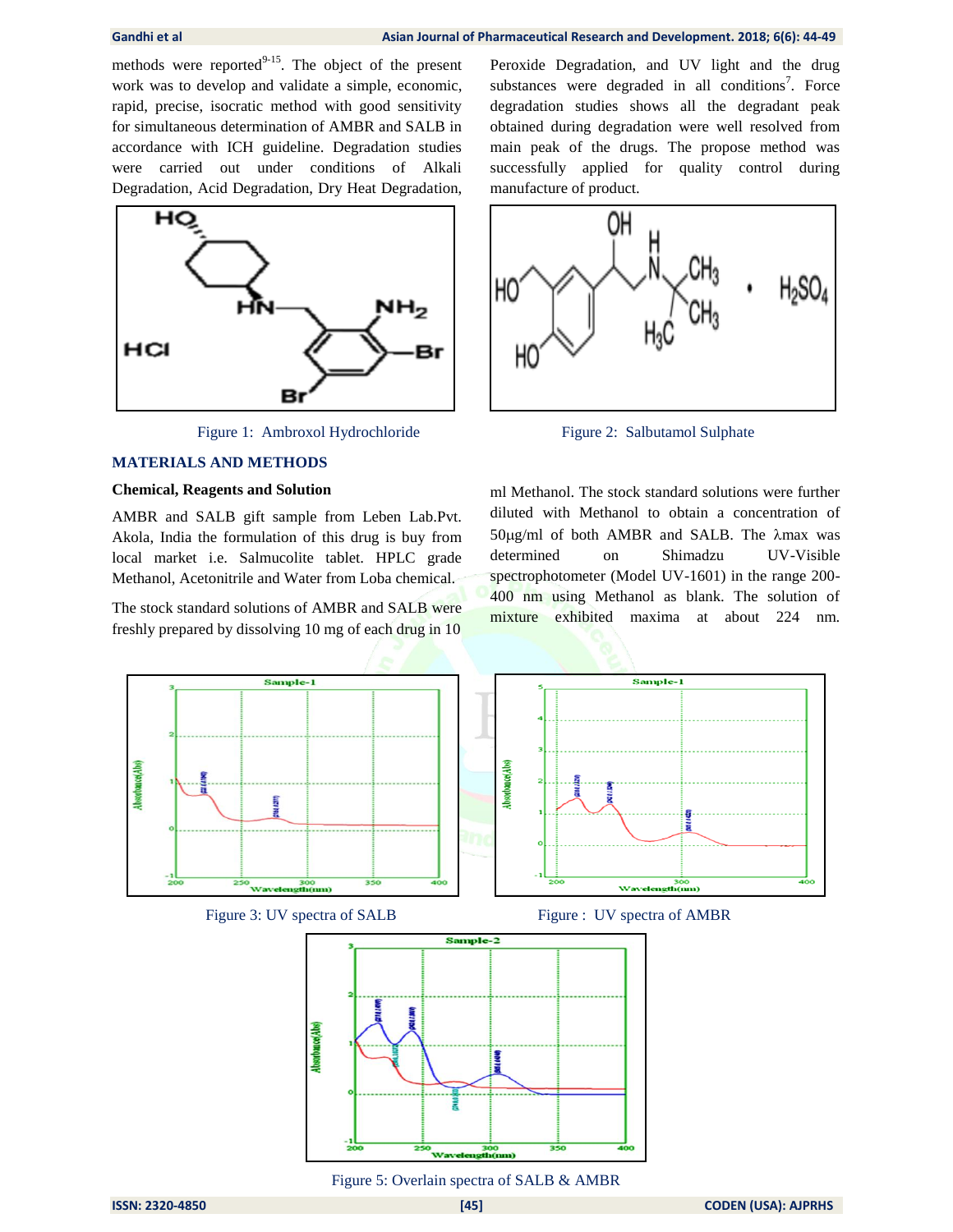## **HPLC Instrumentation and Chromatographic condition:**

After determination of  $\lambda$ max of mixture 224 nm wavelength selected for evaluation of chromatographic parameter. The chromatographic separation was achieved Grace 4.6 (id) x 250 mm column. The standard solution containing mixture of AMBR & SALB was run and different individual solvents as well as combinations of solvents have been tried to get a good separation and stable peak. Each mobile phase .

was filtered through Whatman filter paper No. 42. well resolved peaks with symmetry within limits and significant Based on sample solubility & stability, various mobile phase compositions were evaluated to achieve acceptable separation using selected chromatographic conditions. From various mobile phases tried, mobile phase containing. Phosphate buffer:Acetonitrile (50:50), pH 3.0 flow 1ml/ min was selected, since it gives sharp reproducible retention time for AMBR & SALB.(Figure06)



Figure.6: Chromatogram of AMBR & SALB

# **System suitability test:**

System suitability is a Pharmacopoeial requirement and is used to verify, whether the resolution and reproducibility of the chromatographic system are adequate for analysis to be done<sup>8</sup>. Filtered mobile phase was allowed to equilibrate with stationary phase until steady baseline was obtained. A  $20\mu L$  std. drug solution was injected which was made in five replicates and the system suitability parameters were recorded as shown in Table1

| Sr.no. | Parameter            | <b>SALB</b>                 | <b>AMBR</b> |
|--------|----------------------|-----------------------------|-------------|
| 1.     | Peak area            | 417.67                      | 1355.2      |
| 2.     | Retention time (min) | 6.20<br><b>Registration</b> | 3.81        |
| 3.     | Asymmetry            | 1.72                        | 1.991       |
| -4.    | Efficiency           | 60370.89                    | 112295.1    |

**Table.1:** Summary of system suitability test result

Analysis of standard laboratory mixture and marketed formulation to see feasibility of the proposed methods.

**Preparation of laboratory mixture (standard and sample):** The standard solution of AMBR & SALB were prepare and mixed properly, also sample solution were prepare to obtain laboratory mixtures containing a concentration in a ratio of marketed formulation. The peak area of standard laboratory mixture and sample laboratory mixture was compared to obtain the concentration. The laboratory mixture and formulation Result were recorded and compare as shown in Table:2

## **Table 2:** Summary of laboratory mixture and marketed formulation analysis

| S.no.   | Sample                     | Statistical data | % Estimation |             | % Recovery               |                          |
|---------|----------------------------|------------------|--------------|-------------|--------------------------|--------------------------|
|         |                            |                  | <b>SALB</b>  | <b>AMBR</b> | <b>SALB</b>              | <b>AMBR</b>              |
| 1.      | <b>Standard Laboratory</b> | Mean             | 99.71        | 99.83       |                          |                          |
| mixture |                            | S.D.             | 0.401        | 0.651       | $\overline{\phantom{0}}$ | $\overline{\phantom{0}}$ |
|         | C.V.                       | 0.402            | 0.652        |             |                          |                          |
| 2.      | Salmucolite                | Mean             | 99.64        | 99.82       | 99.83                    | 90.14                    |
|         |                            | S.D.             | 0.661        | 0.582       | 1.41                     | 0.26                     |
|         |                            | C.V.             | 0.663        | 0.582       | 1.40                     | 0.26                     |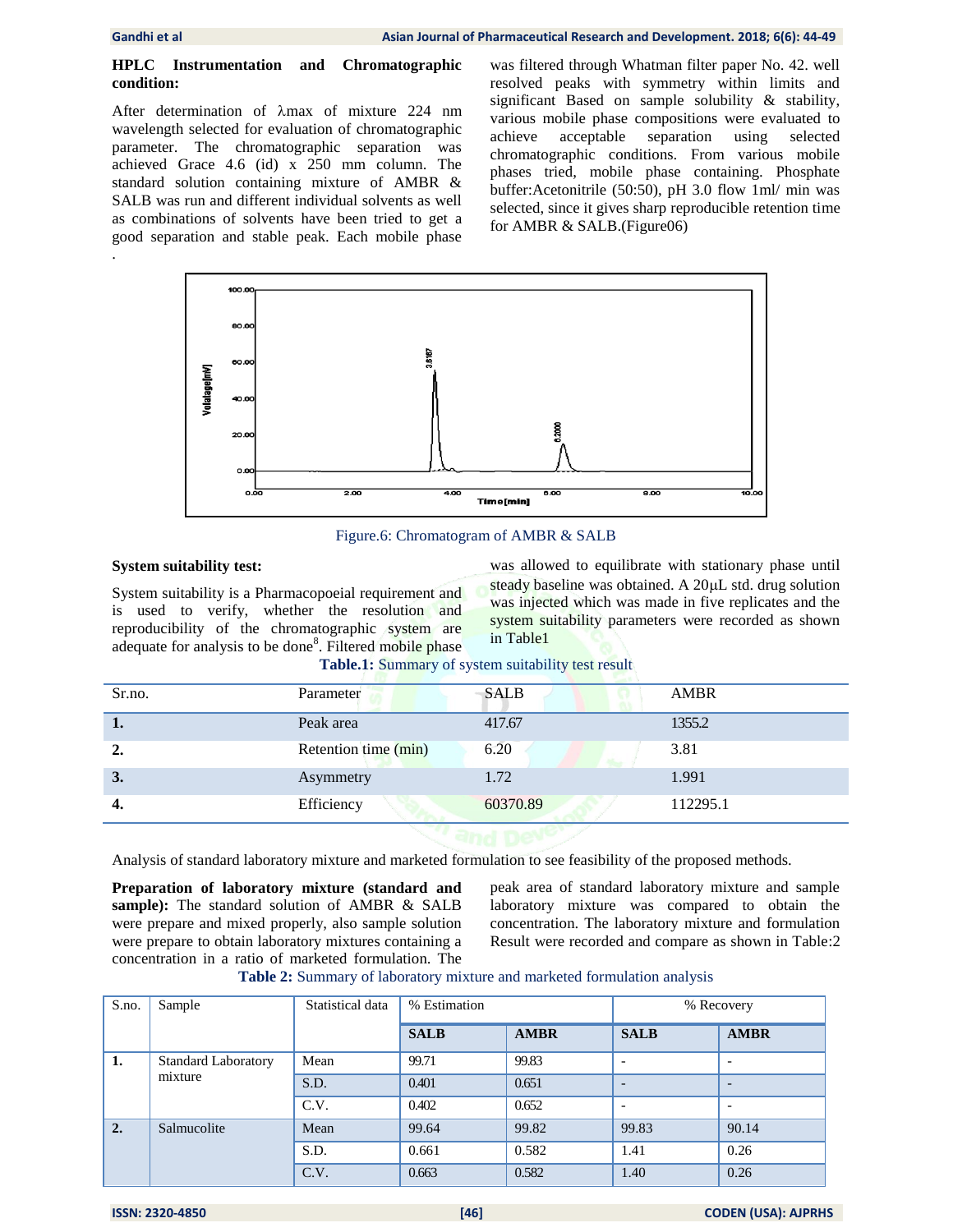## **Method Validation**

The analytical method was validated for various parameter according to ICH guideline<sup>16</sup>

**Linearity:** The linearity of the method was determined at five concentration level ranging from 2-10  $\mu$ g/ml &  $30-150 \mu g/ml$ . The graph plotted as the concentration of the drug Vs peak area depicted in figure 07 and 08.

Precision: Precision of an analytical method is expressed as S.D or R.S.D of series of measurements. It was ascertained by replicate estimation of the drugs by proposed method. Table no 03.

**Accuracy -** Accuracy of the proposed method was ascertained from the recovery studies by standard addition method. The result shows in table no.03 as bellow

**Robustness:** To evaluate the robustness of the method, the chromatographic condition were deliberately altered and the resolution between AMBR and SALB was evaluated. Table no. 04

The chromatographic condition selected on various flow rates, different pH were tried.

**Ruggedness:** The studies of ruggedness were carried out under two different conditions-

- Days (Interday & Intraday)
- Different Analyst.

The summary of result shows in table no 04.

**Specificity:** Specificity was measured as ability of the proposed method to obtain well separated peak for AMBR and SALB without any interference from component of matrix.

Mean retention time for

AMBR– 6.20

SALB – 3.81

The values obtained were very close to that in standard laboratory mixture indicates no interference from the component of matrix.

## **Force degradation studies**

Specificity of the method was determined by calculating percent amount of possible degradation products produced during the force degradation study. The stress conditions applied for degradation study involved acid, base, neutral, sunlight, thermal, UV photolysis, and oxidative degradation for find out the stability nature of the drug. The degradation samples were prepared by taking suitable aliquots of the drug and drug product solution and then undertaking the respective stress testing procedures for each solution<sup>16</sup>. After the fixed time period the treated drug solutions were diluted with solvent results are mentioned in the table no.5 & 6.





Figure7: Standard calibration curve of AMBR Figure 8: Standard calibration curve of SALB

| <b>Parameter</b><br>data | <b>Statistical</b> | Result      |             |  |
|--------------------------|--------------------|-------------|-------------|--|
|                          |                    | <b>SALB</b> | <b>AMBR</b> |  |
| Precision                |                    | 99.64       | 99.82       |  |
|                          | S.D.               | 0.661       | 0.582       |  |
|                          | C.V.               | 0.663       | 0.582       |  |
| <b>Recovery</b>          |                    | 100.1       | 100.2       |  |
|                          | S.D.               | 0.5646      | 0.3076      |  |
|                          | C.V.               | 0.5323      | 0.2900      |  |

**Table 3:** Summary of Precision &accuracy study of SALB and AMBR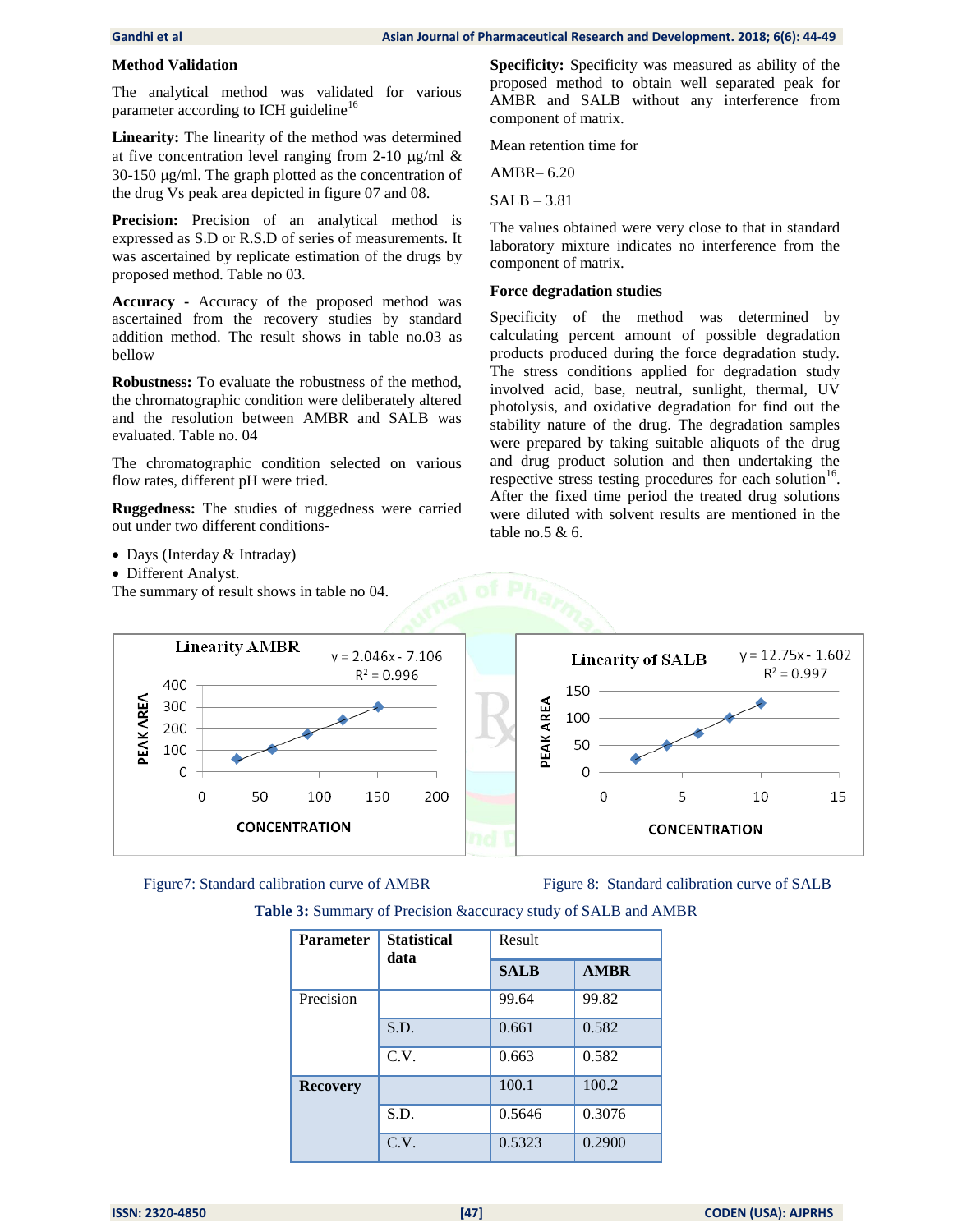| <b>Parameter</b> | <b>Statistical</b><br>data | % Estimation |             |  |
|------------------|----------------------------|--------------|-------------|--|
|                  |                            | <b>SALB</b>  | <b>AMBR</b> |  |
| <b>Interday</b>  |                            | 101.08       | 100.0       |  |
|                  | S.D.                       | 0.666        | 0.446       |  |
|                  | C.V.                       | 0.659        | 0.440       |  |
| <b>Intraday</b>  | Mean                       | 101.15       | 100.78      |  |
|                  | S.D.                       | 0.9657       | 1.06        |  |
|                  | C.V.                       | 0.9642       | 1.053       |  |
| <b>Different</b> | Mean                       | 99.81        | 99.75       |  |
| analyst          | S.D.                       | 0.41709      | 0.35118     |  |
|                  | C.V.                       | 0.41941      | 0.35127     |  |

**Table 4:** Summary of results of Ruggedness by RP-HPLC method

## **RESULTS AND DISCUSSION**

A RP-HPLC method was developed and validated for the determination of Salbutamol Sulphate (SALB) and Ambroxol Hydrochloride (AMBR) in tablet dosage form. The mobile phase that was found to be most suitable was Phosphate buffer Acetonitrile (50:50 pH 3.0), flow 1 ml/ min the wavelength 224nm was selected for the evaluation of the chromatogram of both drugs. The selection of the wavelength was based on the  $\lambda$  max obtained by scanning of standard laboratory mixture. This system gave good resolution and optimum retention time with appropriate tailing factor  $(\leq 2)$ . The mean values of system suitability test result are depicted in Table no 01.

After establishing the chromatographic conditions, standard laboratory mixture was prepared and analysed. It gave accurate, reliable results and was extended for estimation of drugs in marketed tablet formulation. The summary of results of laboratory mixture and marketed formulation are given in the Table. No.02. Degradation studies were carried out under conditions of Alkali Degradation, Acid Degradation, dry heat Degradation, Peroxide Degradation, and UV light and the drug substances were degraded in all conditions. Force degradation studies shows all the degradant peak obtained during degradation were well resolved from main peak of the drugs. The summary of stress degradation shown in table no 05 & 06

| Sr. No. | Injection                  | $%$ Assay | % Degradation | <b>Purity Angle</b> | Purity Threshold | Purity Flag    |
|---------|----------------------------|-----------|---------------|---------------------|------------------|----------------|
|         | <b>Acid Degradation</b>    | 95.01     | 4.99          | 1.387               | 2.332            | N <sub>o</sub> |
|         | <b>Base Degradation</b>    | 93.79     | 6.19          | 0.301               | 0.438            | N <sub>0</sub> |
| 3       | Peroxide Degradation       | 92.18     | 7.79          | 0.711               | 0.884            | N <sub>o</sub> |
| 4       | <b>Thermal Degradation</b> | 98.09     | 1.89          | 1.358               | 1.582            | N <sub>0</sub> |
| 5       | UV Degradation             | 98.60     | 1.37          | 0.815               | 1.637            | N <sub>o</sub> |

**Table 5:** Stressed Degradation studies of SALB

## **Table 6:** Stressed Degradation studies of AMBR

| Sr. No. | Injection               | %Assay | % Degradation | Purity Angle | Purity Threshold | Purity Flag    |
|---------|-------------------------|--------|---------------|--------------|------------------|----------------|
|         | <b>Acid Degradation</b> | 93.8   | 6.1           | 0.189        | 0.399            | No             |
|         | <b>Base Degradation</b> | 94.70  | 5.26          | 0.181        | 0.939            | N <sub>0</sub> |
|         | Peroxide Degradation    | 93     | 6.99          | 0.684        | 0.896            | N <sub>0</sub> |
|         | Thermal Degradation     | 97.79  | 2.19          | 0.201        | 0.405            | No             |
|         | <b>UV</b> Degradation   | 99     | 0.99          | 0.198        | 0.404            | No             |